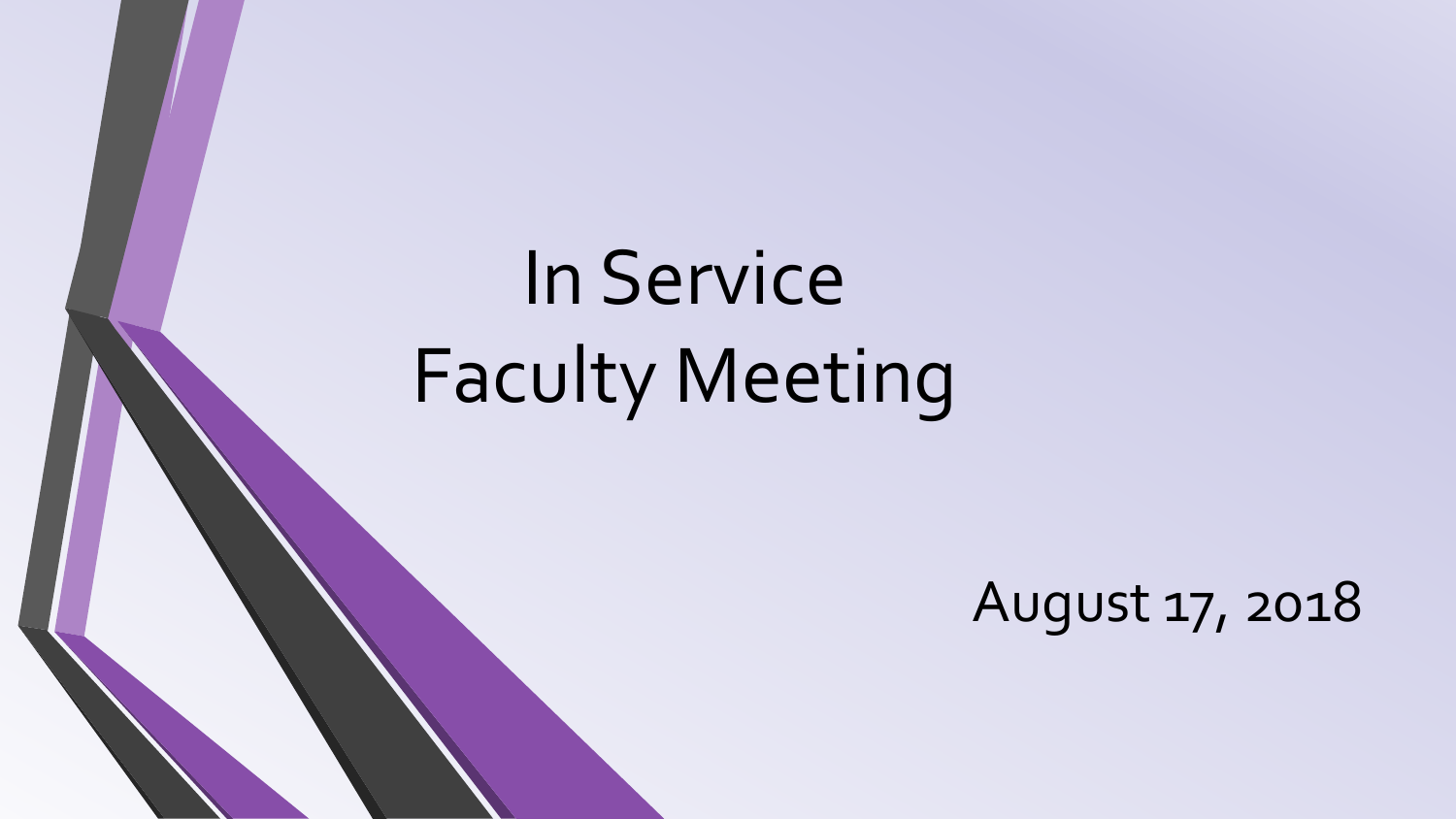### Welcome and Introductions

#### New Full-Time Faculty

- **Greg Allen**  Chemistry
- **John Rall –** English
- **Xxxxxxx –** EOPS Counselor
- **Xxxxxxxx –** FYI Counselor
- **Xxxxxx –** Spanish
- **Xxxxx –** Automotive
- **Laura May –** Fine Wordworking

#### Part - Time Faculty in attendance

- **Greg Allen**  Chemistry
- Xxxx
- Xxxxxxxxxxx
- Xxxxxxxxx
- Xxxxxxxxxxxx
- Xxxxxx
- Xxxxx
- Xxxxx
- Xxxxxx
- Xxxxxx
- Xxxxxx
- Xxxxxx
- X
- Xxx
- Xxxxxxx
- Xxx
- Xxxx
- Xxxx
- Others: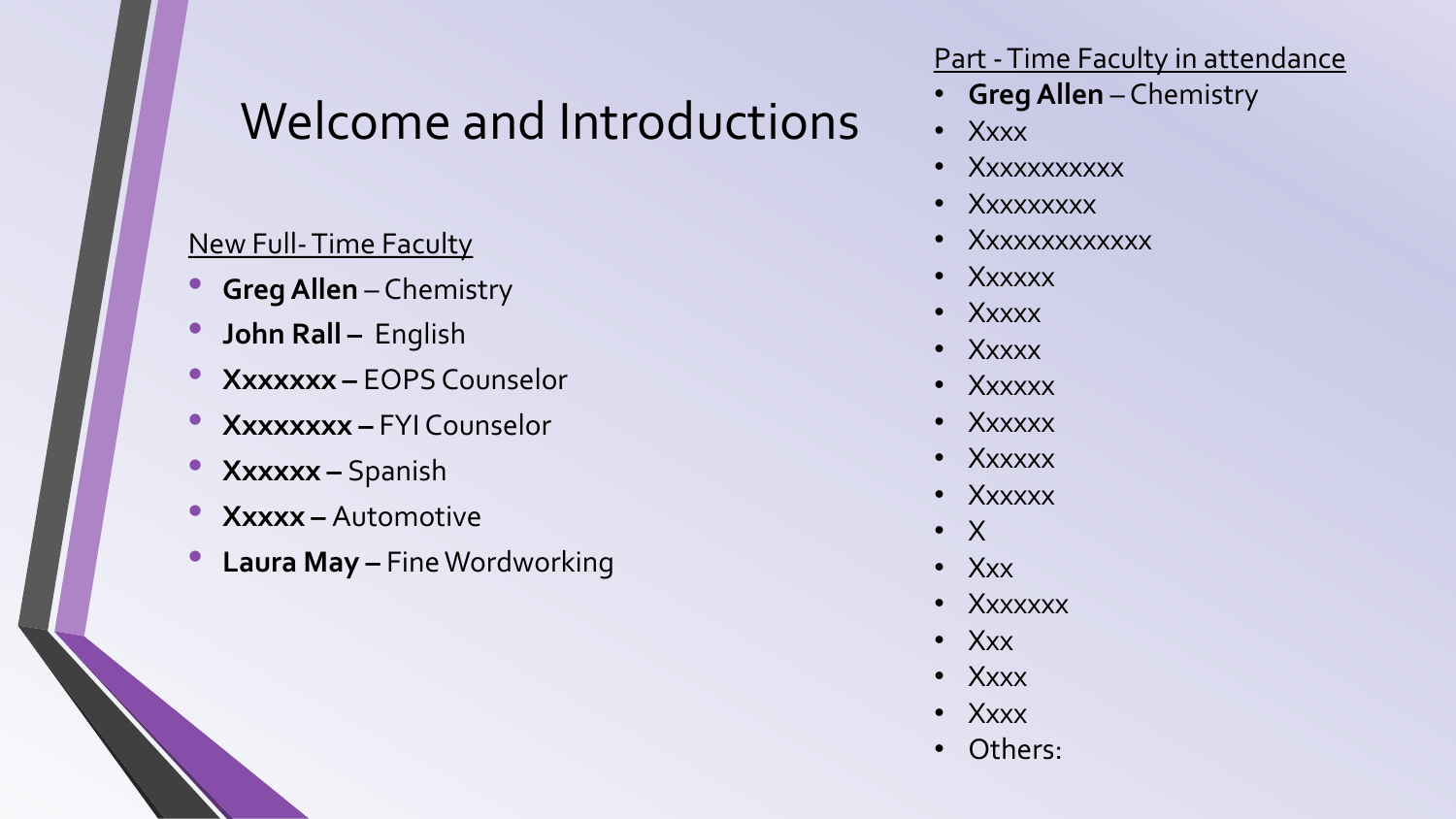# Congratulations and Thanks

### Newly Earned Tenured Faculty

- **Ginny**
- **Lisa**
- 

#### • Xxxxx Thank You

- **Maria Cetto**
- **Rachel Donham**
- **Martha xxxxx**
- **Jason Edington**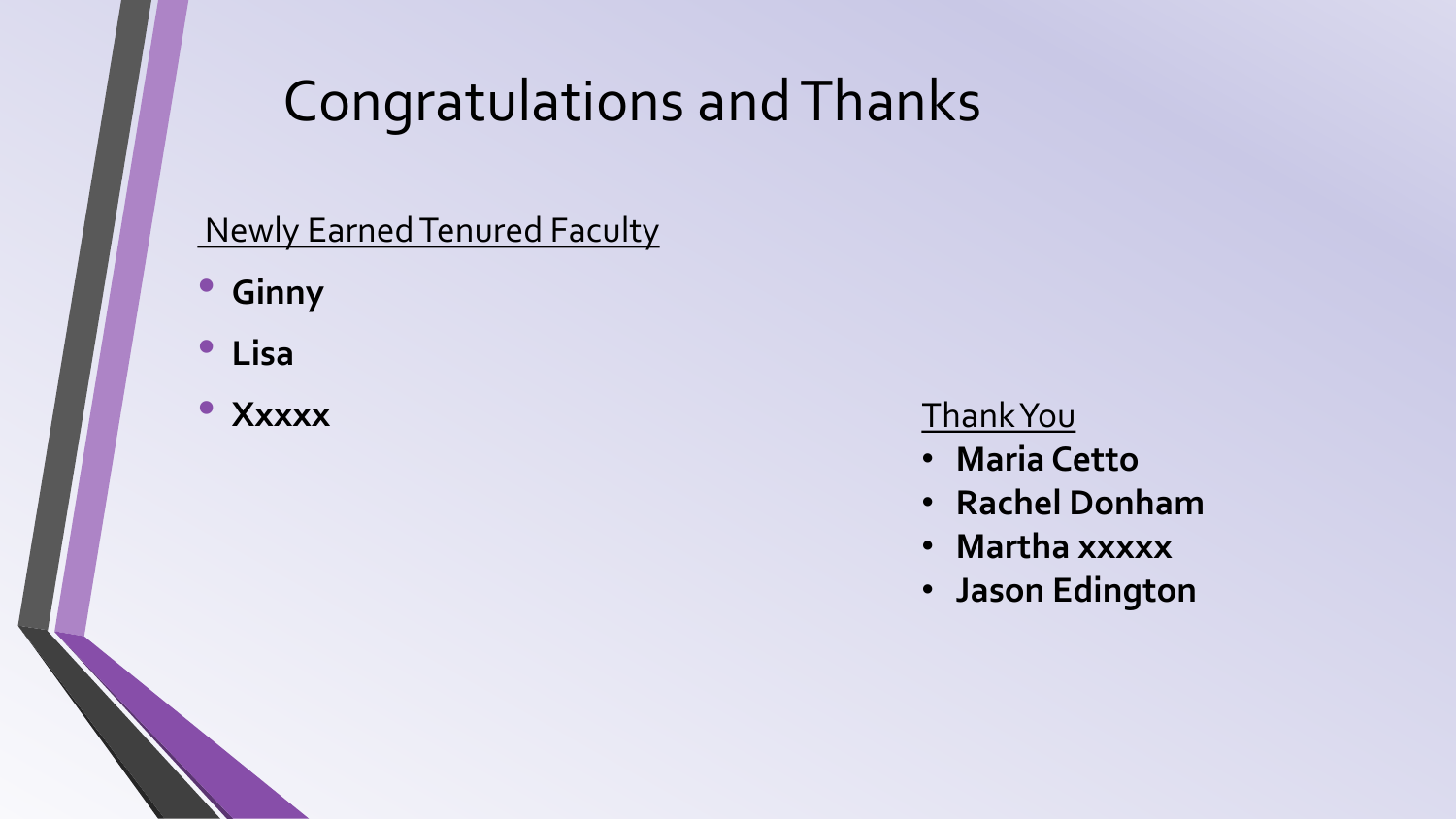# Faculty Responsibilities Participatory Governance

#### Assembly Bill 1725 and *you*

- Old news? Maybe, but it means *a lot*
	- *Xxxxxxxxxxxxx quote xxxxxxxxxxx*
- Local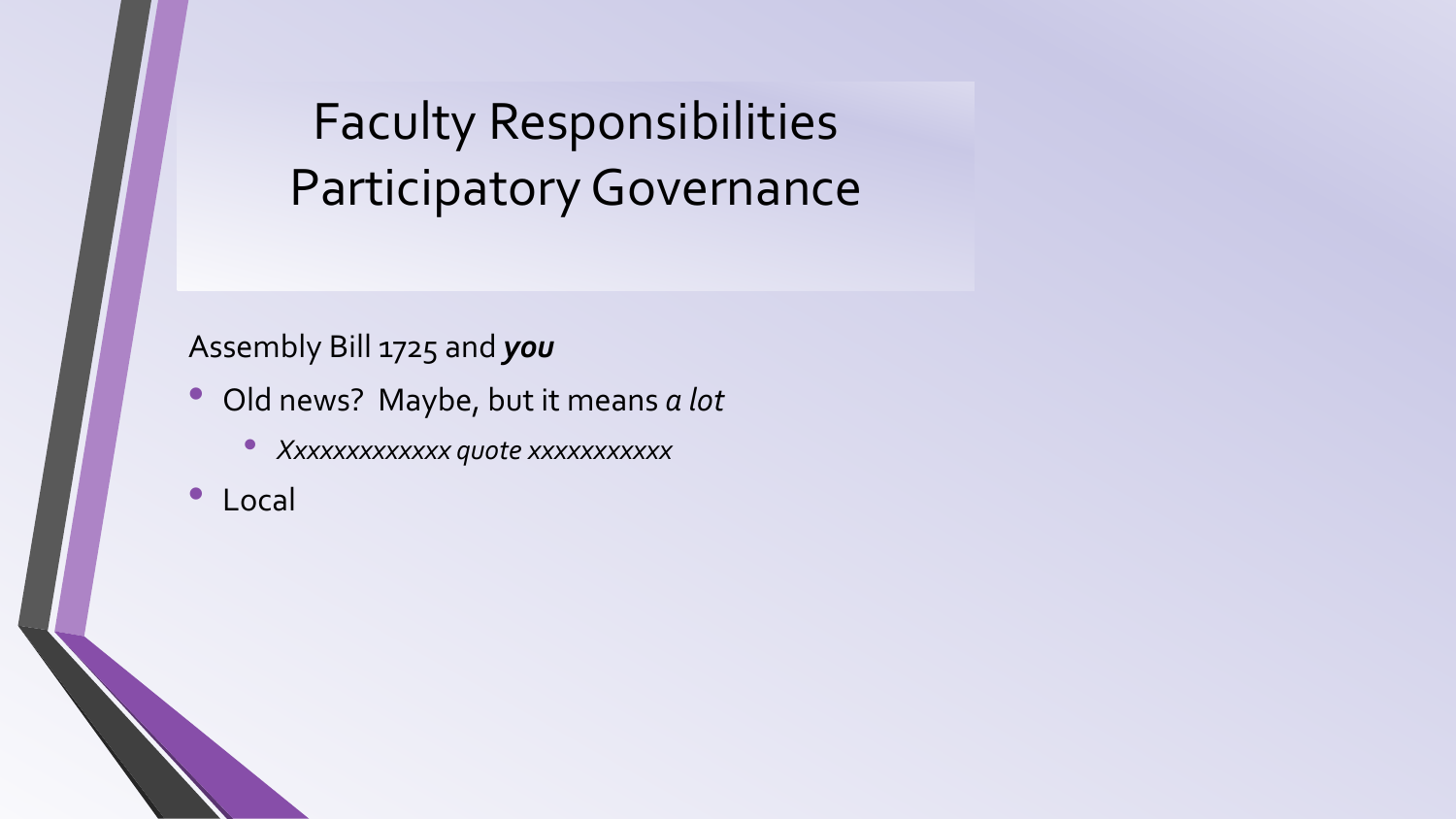# Committee Structure

#### Key Decision-Making Committees

- Educational Action Planning Committee (EAP)
- Outreach & Marketing
- Facilities
- Technology
- Student Learning Outcome Team (SLOT)
- Professional Development
- ???????????????????????///

### Other Important Committees

- Curriculum
- Guided Pathways Oversight Team
- Foundational Skills
- FYI / HIS ----- no fac members ??????
- SSSP ---- non operational